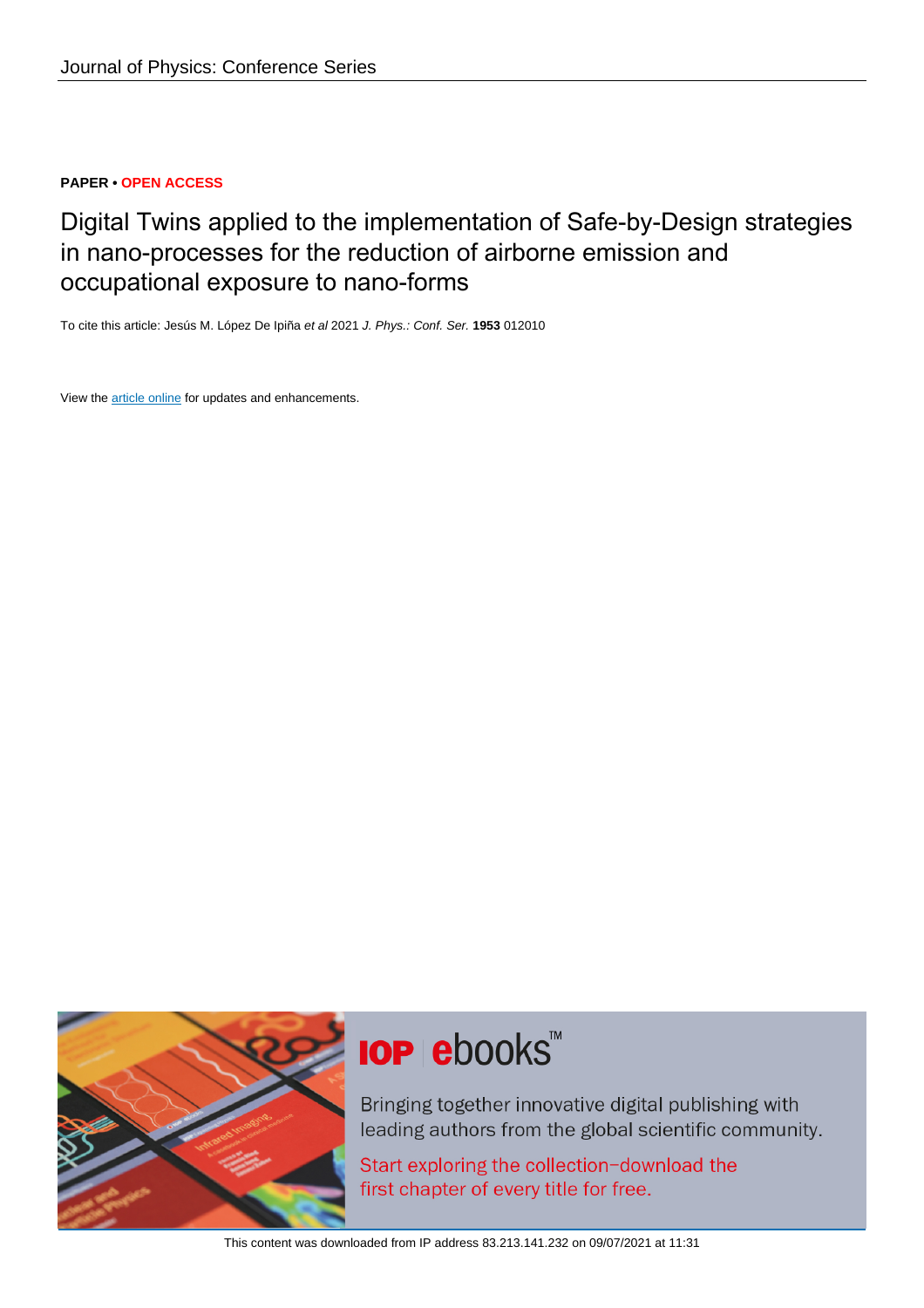## **Digital Twins applied to the implementation of Safe-by-Design strategies in nano-processes for the reduction of airborne emission and occupational exposure to nano-forms**

**Jesús M. López de Ipiña1 , Gabriel Aznar2 , Alberto Lopez2 , Jorge Olite2 , Joonas Koivisto3 , Gianni Bartolini4 , Anna Costa5**

<sup>1</sup>TECNALIA Research and Innovation - Basque Research and Technology Alliance (BRTA), Parque Tecnológico de Alava, 01510 Miñano/Spain

2 TECNALIA Research and Innovation - Basque Research and Technology Alliance (BRTA), Parque Empresarial Dinamiza, Complejo Inmobiliario Zentro\_Expo, Avda. de Ranillas 1, 50018 Zaragoza/Spain

3 APM, Willemoesgade 16 st tv, 2100 Copenhagen/Denmark

4 WIVA GROUP SPA, Via Siena 47/29, 50142 Firenze/Italy

5 Consiglio Nazionale delle Ricerche - Institute of science and technology for ceramics (ISTEC), Via Granarolo 64, 48018 Faenza/Italy

E-mail: jesus.lopezdeipina@tecnalia.com

**Abstract**. Digital Twins (DTs) are one of the most promising enabling technologies for the deployment of the factory of the future and the Industry 4.0 framework. DTs could be labelled as an inherently Safe-by-Design (SbD) strategy and can be applied at different stages in the life cycle of a process. The EU-funded project ASINA has the ambition to promote coherent, applicable and scientifically sound SbD nano-practices. In particular, in the field of nanomanufacturing, ASINA intends to deliver innovative SbD solutions applied to process (P-SbD). In this context, ASINA will investigate the use of DTs as a disruptive digital technology for the prevention, prediction and control of nano-forms airborne emission and worker exposure. This paper introduces the concept of DT in the field of nano-processes SbD and outlines the preliminary architecture of ASINA-DT, that will be developed and implemented by ASINA in one industrial scenario.

#### **1. Introduction and motivation**

Manufacturing processes and systems consume significant amounts of material resources, water, and energy, and, in parallel, produce significant amounts of polluting emissions and wastes. Companies face the challenge of reducing resources and energy consumption and minimizing environmental impacts, while guaranteeing productivity and profits.

European industry is already undergoing a significant transformation towards greener industry while remaining competitive on the global stage, where digitalization plays an essential role [1]. Evolving manufacturing more sustainable is essential part of environmental and human health protection [2,3,4,5]. Nanotechnological products and processes although emerging, cannot be foreign to these twin environmental and digital transitions.

In this new industrial context, digital technologies can play an important role in greening manufacturing processes, towards the creation of a more competitive and sustainable European industry

Content from this work may be used under the terms of the Creative Commons Attribution 3.0 licence. Any further distribution of this work must maintain attribution to the author(s) and the title of the work, journal citation and DOI. Published under licence by IOP Publishing Ltd 1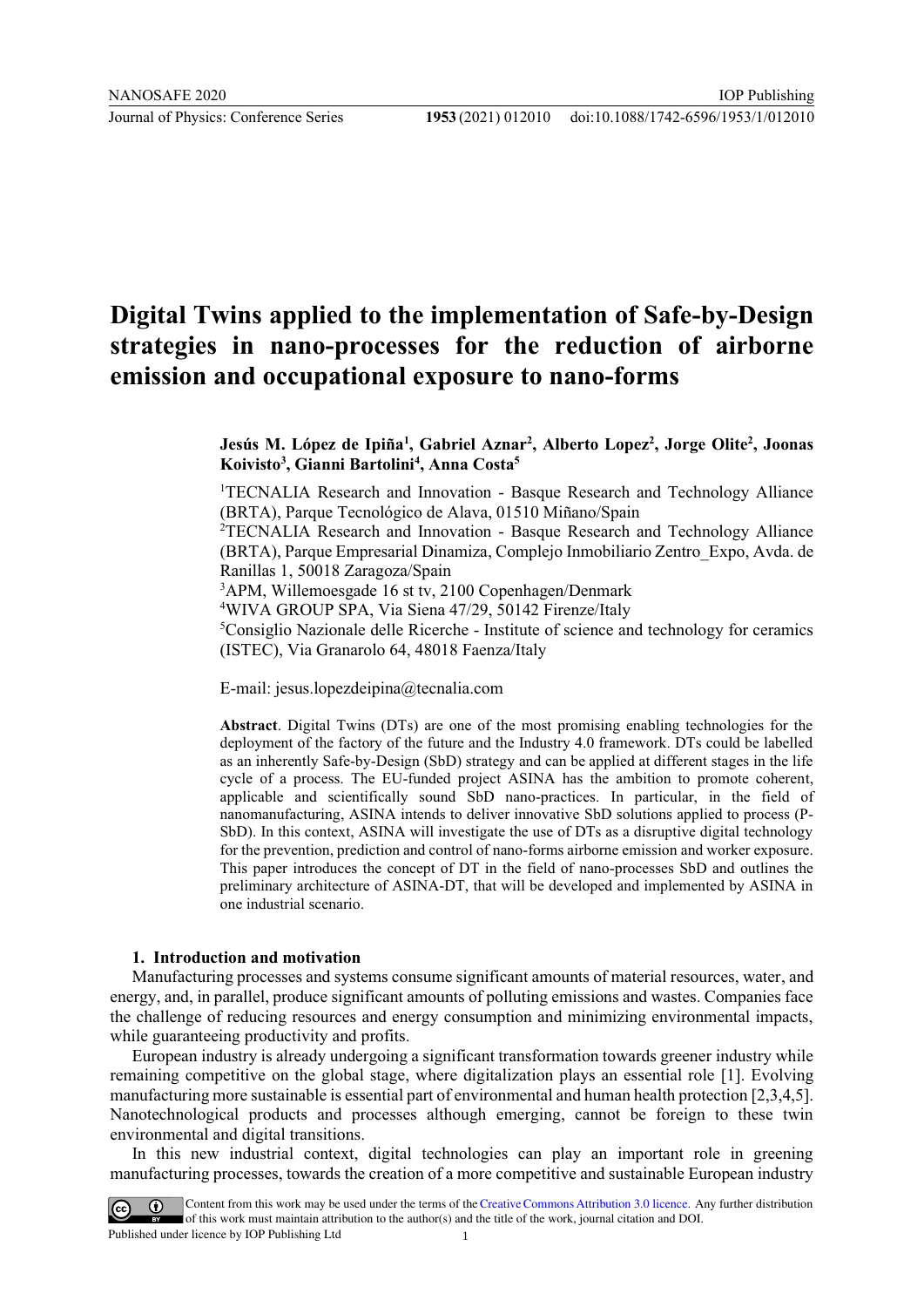doi:10.1088/1742-6596/1953/1/012010

[6]. The current digital revolution is providing the manufacturing sector with innovative technological capabilities to enable smart manufacturing [5]. The combination of sustainability with smart manufacturing to reach sustainable smart manufacturing, is the perfect lever to achieve a more sustainable, digital and competitive European industry [4,7,8,9]. In this context, the SbD concept fits as a decisive strategy for the design of inherently safe manufacturing processes.

Digital Twins (DTs) is an emerging digital technology, considered as one of the most promising enabling technologies to deploy the sustainable smart manufacturing framework [7,8,10]. DTs have been considered by the advisory firm Gartner as one of the "Top 10 Strategic Technology Trends" between 2017 and 2019 [11]. Recently, Markets and Markets (2020) values the global DT market at USD 3,1 billion in 2020 and predicts to reach USD 48,2 billion by 2026. The increasing demand for DTs in the healthcare and pharmaceutical industries due to the COVID-19 pandemic is one of the key factors driving the massive growth of DTs market [12].

Currently, the availability and accessibility at an affordable cost of computing, modelling, interconnectivity and sensor infrastructures, predicts a wide deployment of DTs technology in manufacturing processes across industries, for applications such as real-time monitoring and control, off-line analytics, process prediction and optimization, engineering design, business models, and datadriven decision making in real time.

The EU-funded project ASINA [13] has the ambition to promote consistent, applicable and scientifically sound SbD nano-practices. In the field of nano-processes, ASINA will investigate the use of DTs as a disruptive digital technology for the prevention, prediction and control of airborne emission of nano-forms in process, and worker exposure by inhalation. The project will develop and validate a technology readiness level (TRL) 5/6 demonstrator (ASINA-DT) in one industrial scenario. The ultimate goal is to implement SbD concept applied to processes, achieving more sustainable and digital nano-processes through this technology.

#### **2. Digital Twin concept and applications**

DT concept was coined in 2003 by Prof. Grieves at the University of Michigan [14] and a wide variety of definitions are employed across industry and academia [2,3,7 8, 9,10,15,16,17,18)].

In simple words, a DT is a digital replica of an existing physical entity [10,19]. More specifically and focusing on its functionalities, a DT could be defined as a high-fidelity digital replica of an existing physical asset (e.g. a machine or a process in manufacturing), with real-time bi-directional communication enabled between the virtual and physical worlds (closed-loop), synchronized thanks to digital enabling technologies [3,8,10,19].

Recently, the fist standardized definition has been provided by ISO/DIS 23247-1 [20], on automation systems and integration, that defines DT as *a fit for purpose digital representation of some realized thing or process, with a means to enable convergence between the realised instance and digital instance at an appropriate rate of synchronisation*.

A number of different digital technologies are being used in the creation and operation of DTs, such as Artificial Intelligence (AI), Cloud computing (CC), Industrial Internet of Things (IIoT), Augmented (AR) and Virtual Reality (VR), Blockchain, etc.

DT is built with data analytics and AI, bi-directionally connected to the process through IIoT, powered by data captured in real time from sensors embedded in the process and other company data sources, and can make informed decisions through real-time communication and collaboration with humans.

Grieves [14] originally described a DT consisting of three layers: the digital asset (virtual part), the real physical asset, and the bi-directional connection between them. ISO/DIS 23247-1 [20] has expanded the DT structure, including a fourth layer of service (Table 3, Figure 2).

DT technology has experienced rapid growth over the past five years, both in academia and industry [2,7,15,17,18]. Current literature is limited, with few studies applying the use of DT to production systems and manufacturing environments [21]. Most of the existing research on the DT is conceptual work and the development of practical DT applications is still at an early stage [17,19]. The main areas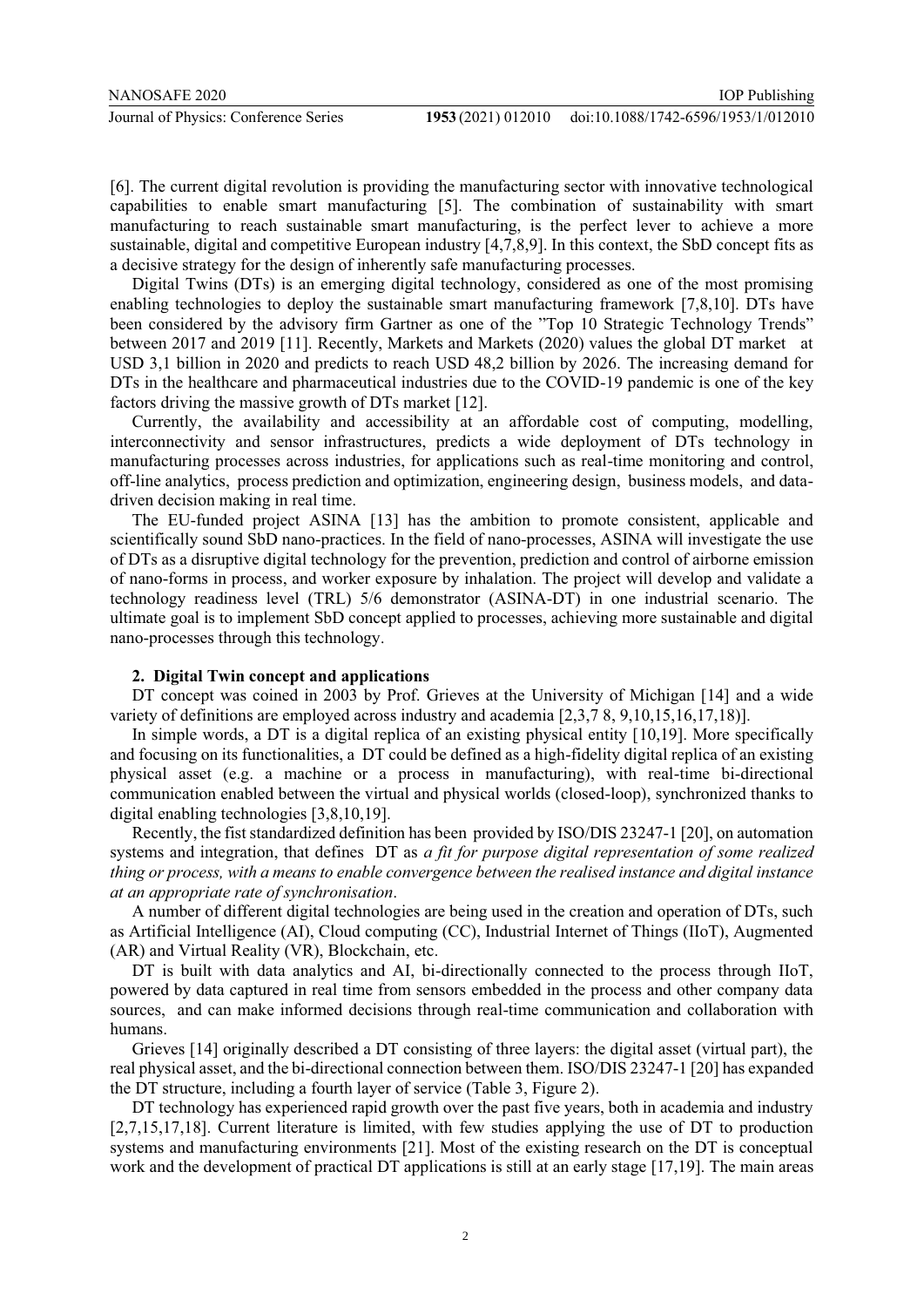of interest of DTs are manufacturing and smart cities, with some healthcare related. Manufacturing industry started using DT around 2012 [10,18] and leads the research, with particular growth in machine health and predictive maintenance areas [2,7,8,9,15,17,19].

Applications of DTs in manufacturing include digital design and simulation, real-time monitoring, production process simulation, evaluation and optimization; digital production line, equipment status monitoring, product fault warning and predictive maintenance, and production index optimization, amongst others [8,9,15]. Most of these applications have been developed to provide monitoring, prediction and optimization functions and can be considered as decision support applications (open loop), because very few of them complete the automatic self-readjustment of the process (closed loop) [2,19].

To the best of our knowledge, there is no systematic research on the application of DTs for the prevention and reduction of airborne emission and occupational exposure of nano-forms, at the aim to improve sustainability of nanomanufacturing processes.

The implementation of DTs in the design and re-design of nano-processes, can be labelled as an inherently safe design strategy [22] and matches very well with SbD concept and expectations. At ASINA, DT is aimed to prevent and reduce the risks resulting from nano-forms emission and exposure. The expected optimization of the nano-process by the DT, will lead to a direct reduction of nano-forms emission at the source.

The introduction of DTs in the design/re-design of nano-processes (new sensors, modelling, IIoT, embedded IA applications) should be considered in the risk assessment stage of the process, in particular AI-machine learning applications [23].

#### **3. Modelling emissions and exposures**

Model is the core of DT. Simulation allows the digital model to interact with the physical asset bidirectionally in real time. Models used in DTs comprise three categories [15,25]: 1) Physical models/first-principle models [24], 2) Data-driven models (DDMs), and finally, 3) the combination of both, Hybrid models (HMs). Table 1, elaborated on the basis of references [15,25], summarizes the main characteristics of these models. The hybridization of existing physical models with data captured online (DDMs) is one of the main challenges of ASINA.

Regarding the modelling of emissions and exposures, mechanistic mass balance models describe the impact of an emission source to the exposure level after dispersion and dilution [25]. They are based on a general dynamic equation [27], which describes the time rate of change of an indoor pollutant concentration by including sources, sinks (deposition, filtration), room-to-room air flows (interzonal airflows), air exchange with the outdoors, and transformation processes. Physical and chemical processes can be combined with the mass balance, such as e.g. evaporation of low volatile substances [28], re-suspension [29], ambient air pollution [26,30], portable indoor air purifiers [31], or photoactive surfaces [32].

State of the art exposure modelling approach includes the relevant physical and chemical processes, and all sensitive (i.e. relevant) exposure determinants that are quantified with measurements. The model predictability is tested separately for the dispersion model and the personal exposure assessment. The exposure model parametrization should be based on process parameters and production activity rather than fixed parametrization. This makes possible real time exposure assessment where the process parameters can act as the exposure model input parameters. Environmental emissions and e.g. local exhaust ventilation (LEV) or general ventilation filter loading can be estimated by using the exposure model mass flow analysis.

The exposure model with main exposure determinants and stationary measurement locations for quantifying the model parametrization is represented in Figure 1. It consists of two compartments, where near field (NF) compromises the source and a worker breathing zone  $(V_{NF}, m^3)$  and the far field (FF) volume ( $V_{FF}$ , m<sup>3</sup>) rest of the room (*i.e.*  $V_{tot} = V_{NF} + V_{FF}$ ). The air exchange is limited between the NF and FF volumes  $(\beta, m^3/\text{sec})$  that causes a concentration gradient. The room is ventilated via FF volume  $(Q_{OUT}, m^3/min)$  and three local exhaust ventilation at the coating unit entrance  $(Q_{LEV,ent}, m^3/min)$ , spray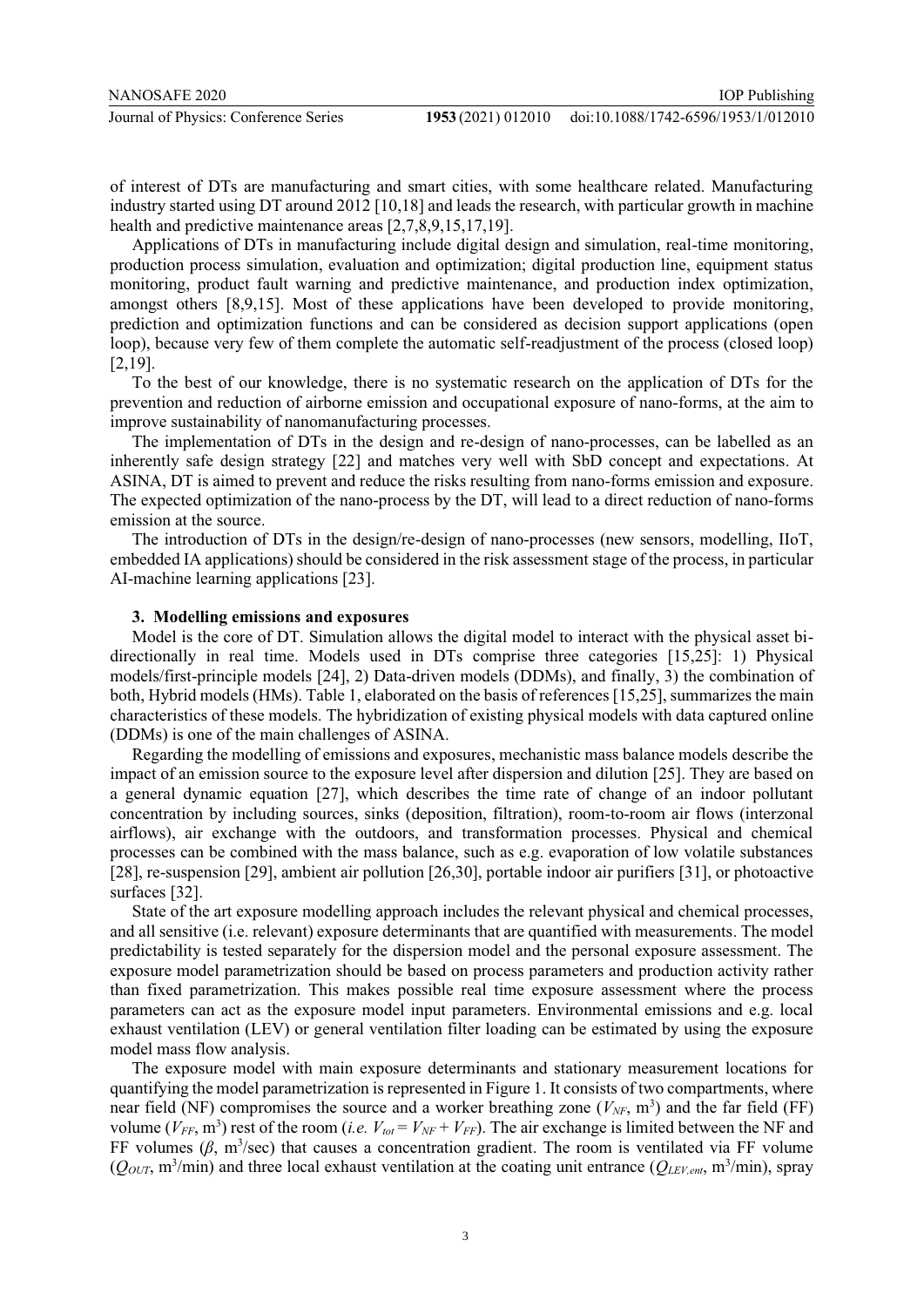chamber ( $Q_{LEV}$ , m<sup>3</sup>/min), and exit ( $Q_{LEV,exit}$ , m<sup>3</sup>/min). The ventilation replacement air ( $Q_{IN}$ , m<sup>3</sup>/min) is assumed to be filtered outdoor air which concentration is  $(C_{I/N}, mg/m^3)$ . It is assumed that: 1) all mass entering the model is created by a source *ER* (mg/min) in the NF and the concentrations entering via replacement air  $Q_{IN}$ ·*C<sub>IN</sub>* (mg/min) to the FF, 2) concentrations are fully mixed at all the times both in NF and FF volumes, 3) there are no other losses for the concentrations than the FF ventilation, and 4) there is no significant cross draft. Figure 1 shows the model concept which mathematical description is:

$$
V_{NF}\frac{dC_{NF}(t)}{dt} = ER(t) + \beta C_{FF}(t) - (\beta + Q_{LEV})C_{NF}(t)
$$
\n(1)

$$
V_{FF}\frac{dC_{FF}(t)}{dt} = Q_{IN}C_{IN}(t) + \beta C_{FF}(t) - (\beta + Q_{OUT} + Q_{LEV} + Q_{LEV,ent} + Q_{LEV,exit})C_{FF}(t)
$$
(2)

Exposure determinants and their assignment methods are presented in Table 2. The air flows are assumed to be balanced, i.e.  $Q_{IN} = Q_{OUT} + Q_{LEV,ent} + Q_{LEV} + Q_{LEV,exit}$ . If emissions occurs from the coating unit entrance or exit those can be implemented as additional sources in the NF volume or as additional compartments.

NPs release form the spray process is product of the nanoparticle feed rate via coating suspension  $(\dot{q}_{NP}, \text{mg/min})$  and spray process transfer efficiency  $\varepsilon_T$  (-). The NP tranfer efficiency from the spray nozzle to substrate can be quanitfied by measuring the NP mass flow via local exhaust ventilation ( $\dot{m}_{LEV}$ , mg/min) and the coating suspension NP mass flow rate as  $\varepsilon_T = \dot{m}_{LEV}/\dot{q}_{NP}$  when other NP loss mechanisms are insignificant.

| 1. Physical models                                                                                                                                                                                   | 2. Data-driven models<br>(DDMs)                                                                                                                                                                                                                                                                    | 3. Hybrid models<br>(HMs)                                                                                                                                                                                                                                                                                                                                   |  |  |  |  |  |  |
|------------------------------------------------------------------------------------------------------------------------------------------------------------------------------------------------------|----------------------------------------------------------------------------------------------------------------------------------------------------------------------------------------------------------------------------------------------------------------------------------------------------|-------------------------------------------------------------------------------------------------------------------------------------------------------------------------------------------------------------------------------------------------------------------------------------------------------------------------------------------------------------|--|--|--|--|--|--|
| Require comprehensive<br>understanding of the<br>physical properties and<br>their mutual interaction.<br>Quality determined by the<br>availability of knowledge<br>and computational<br>feasibility. | Do not require a deep<br>understanding of the process.<br>Trained by known inputs and<br>outputs, using AI methods.<br>Highly dependent on the<br>quantity and quality of data used<br>for their development.                                                                                      | Essential for high-fidelity modelling.<br>Combines physical models and<br>DDMs, either in parallel or in series.<br>Performance determined by the<br>quality of sub-models (physical<br>models and DDMs) and the way they<br>are combined.                                                                                                                  |  |  |  |  |  |  |
| Robust extrapolation and<br>low data demand.<br>Expensive to develop and<br>compute.<br>Detailed enough models<br>for application can be<br>challenging.                                             | Poor extrapolation and<br>generalization, due to lack of<br>underlying process knowledge.<br>Can only be as good as the data<br>available to train them.<br>Usually developed to<br>supplement physical models.<br>The most uncertain mechanisms<br>are commonly modelled by<br>DDM <sub>s</sub> . | Performance of serial HMs<br>determined by the quality of the<br>physical models. Usually used when<br>the physical model is unable to fully<br>modelling, due to complexity<br>(complex processes, unavailable<br>knowledge, computational solution<br>infeasible)<br>Performance of parallel HMs<br>dependent on the quality of the<br>DDM <sub>s</sub> . |  |  |  |  |  |  |

**Table 1**. Typologies of models for DTs [15,25].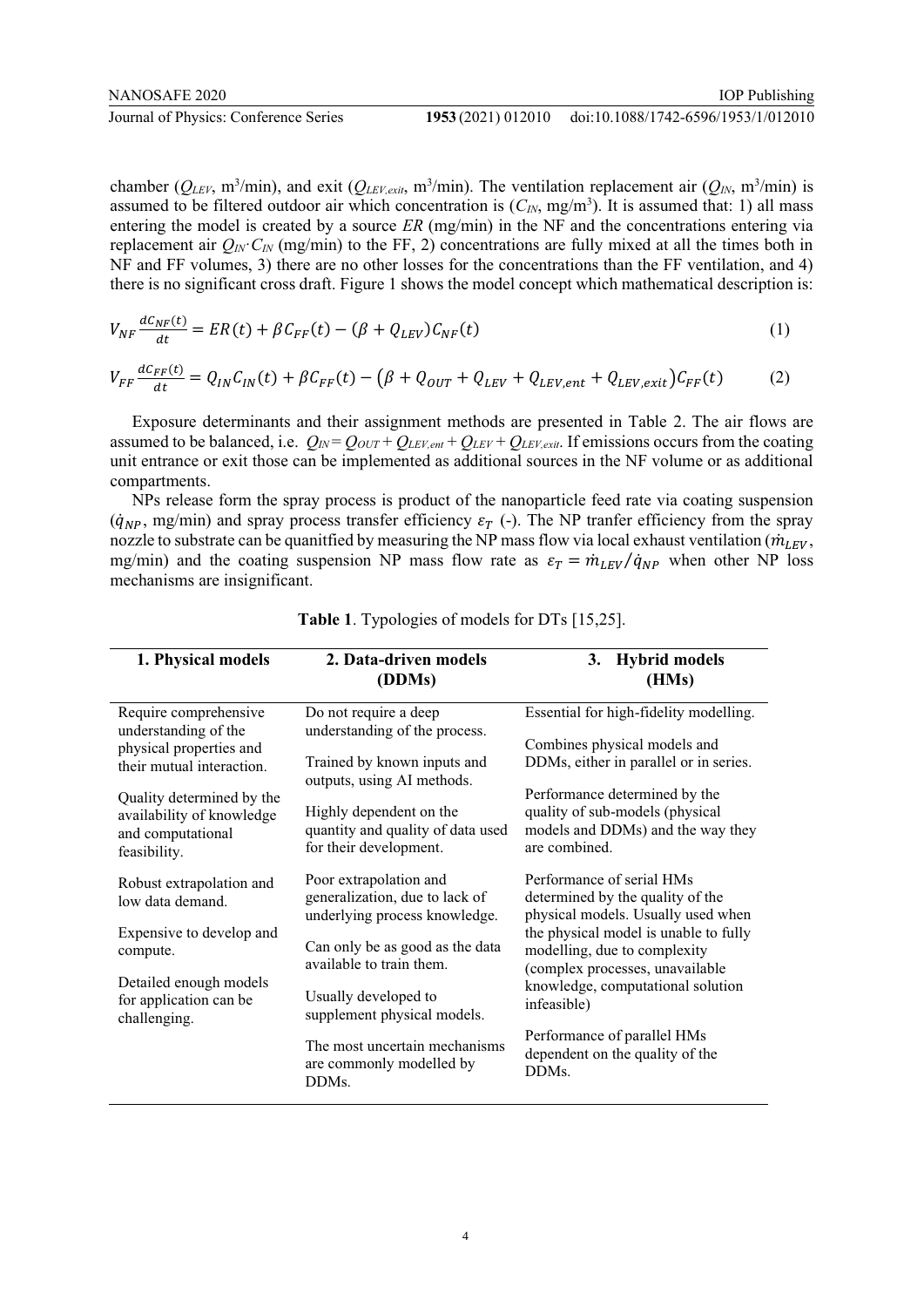

Figure 1. Exposure model with main exposure determinants and stationary measurement locations for quantifying the model parametrization. The coating unit consists of four segments: 1) Plasma neutralizer, 2) Pre-heating zone, 3) Spray chamber and 4) Thermal treatment. Table 2 shows the model exposure determinants. Dotted area illustrates the NF volume.

**Table 2.** Exposure determinants and their assessment methods. The parameters are probabilistic or deterministic by nature.

| <b>Exposure determinant</b>    | Symbol, [units]                   | <b>Assessment method</b>                         |  |  |  |  |  |
|--------------------------------|-----------------------------------|--------------------------------------------------|--|--|--|--|--|
| Emission rate from coating     | $S$ , [µg s ]                     | Product of $Q_{LEV}$ and measured concentration. |  |  |  |  |  |
|                                |                                   | It is assumed that particle losses via           |  |  |  |  |  |
|                                |                                   | deposition on the chamber walls and escape       |  |  |  |  |  |
|                                |                                   | to the room are insignificant and background     |  |  |  |  |  |
|                                |                                   | particle concentrations from the room air are    |  |  |  |  |  |
|                                |                                   | insignificant.                                   |  |  |  |  |  |
| Far-Field volume               | $V_{FF}$ , [m <sup>3</sup> ]      | Measured                                         |  |  |  |  |  |
| Near-Field volume              | $V_{NF}$ , [m]                    | Assigned: A volume of $\sim$ 1 m from the spray  |  |  |  |  |  |
|                                |                                   | chamber covering the operator breathing          |  |  |  |  |  |
|                                |                                   | zone.                                            |  |  |  |  |  |
| Air mixing between NF and FF   | $\beta$ , $\lceil m^3 s^1 \rceil$ | Measured by using NF/FF concentrations or        |  |  |  |  |  |
|                                |                                   | estimated.                                       |  |  |  |  |  |
| General ventilation            | $Q_{FF}$ , [m s ]                 | Mechanical ventilation; Set according to the     |  |  |  |  |  |
|                                |                                   | measured flow rate.                              |  |  |  |  |  |
| Local control efficiency       | $\varepsilon_{LEV},$ [-]          | Measured with two diffusion chargers from        |  |  |  |  |  |
|                                |                                   | inside and outside of the spray chamber.         |  |  |  |  |  |
| Local exhaust ventilation      | $Q_{LEV}$ , [m <sup>3-1</sup> ]   | Measured                                         |  |  |  |  |  |
| LEV at the entrance of the     | $Q_{LEV,ent}$ , [m s ]            | Measured                                         |  |  |  |  |  |
| coating unit                   |                                   |                                                  |  |  |  |  |  |
| LEV at the exit of the coating | $Q_{LEV,exit}$ , [m s ]           | Measured                                         |  |  |  |  |  |
| unit                           |                                   |                                                  |  |  |  |  |  |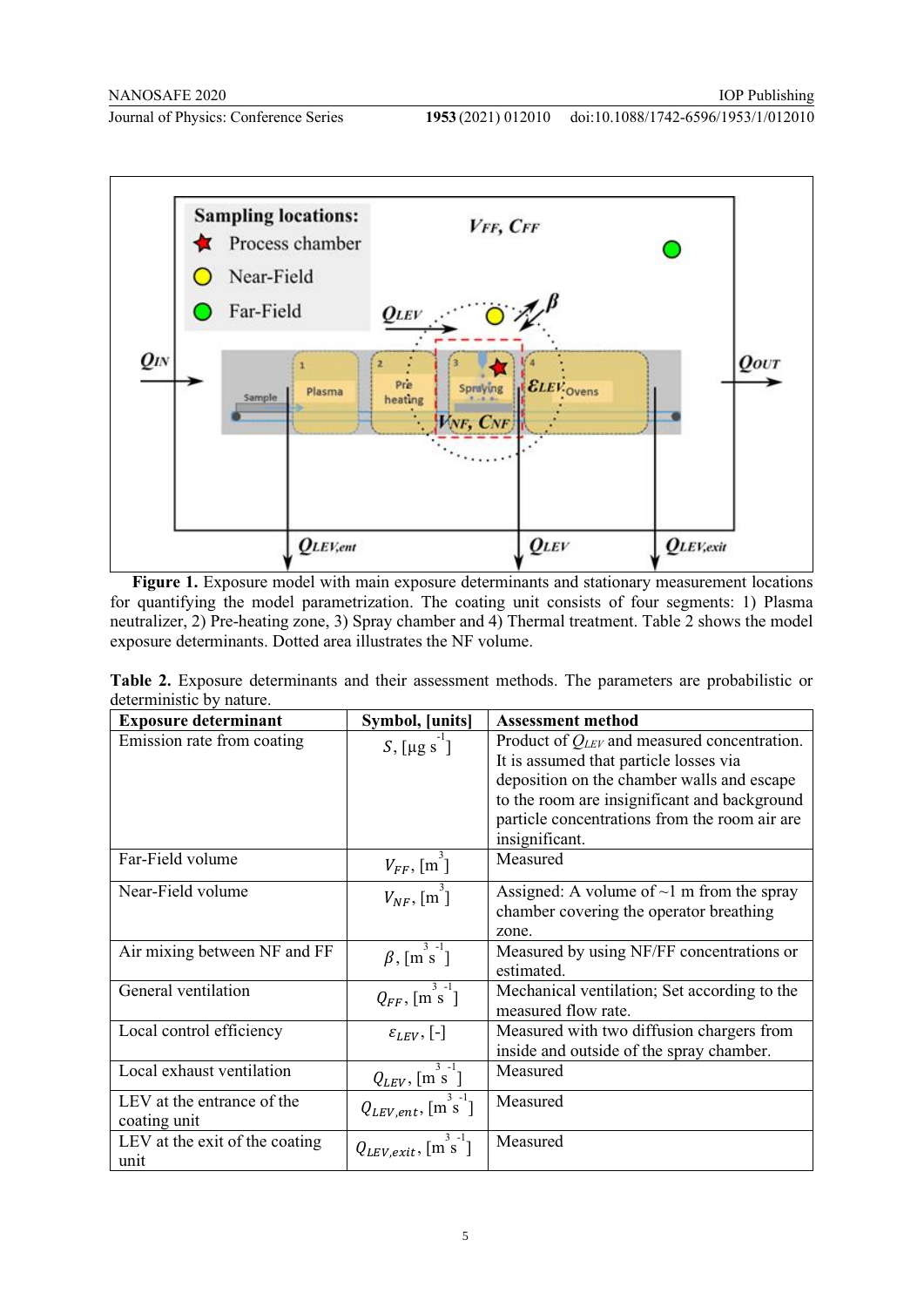doi:10.1088/1742-6596/1953/1/012010

The NP emission rate to the room air (*ER*) is defined by the coating chamber emission control efficiency  $\varepsilon_{LEV}$  (-) as:

$$
ER(t) = q_{NP}(t) \cdot (1 - \varepsilon_T) \cdot \varepsilon_{LEV} \tag{3}
$$

When transfer efficiency is quantified for different process parameters (e.g. number of nozzles, nozzle pressure, substrate type) the relation can be used to predict NP emission rate from the coating chamber to the room air. LEV mass flow,  $\dot{m}_{LEV}$ , can be used to estimate the environmental emissions or LEV filter loading by assuming  $ER \ll m_{LEV}$ .

The dispersion model performance will be tested by comparing the predicted NF and FF concentrations with measurements. The worker exposure can be calculated based on the person working practices. Parametrization describing the working practices needs to be developed in situ for different production phases having a potential impact on personal exposure.

#### **4. Methodological approach and preliminary reference architecture for the ASINA-DT**

The spraying coating line selected by ASINA for the implementation and validation of the ASINA-DT is owned by WIVA Group Company (Florence, Italy). It manufactures n-TiO<sub>2</sub> coated ceramic and plastic photocatalytic substrates.

The manufacturing line is a multistep process, consisting of four modules (Figure 2): 1) Plasma unit, to activate the substrate and improve the coating spreading, 2) Pre-heating, to maximize the bonding capacity between substrate and coating, 3) Gun spraying chamber, with four movable sprays guns for spraying tunable grammage on the substrate, and 4) Heating, to dry the product, equipped with eight furnaces individually controlled for an improved temperature profile regulation, with a final cooling unit.

The ISO 23247 series provides guidance on how to build up DTs for manufacturing [20]. In particular, ASINA is using ISO/DIS 23247-2 [33] as a reference for the preliminary design of DT (highlevel architecture).

According to this reference, DT is structured in four domains or layers: 1) Observable manufacturing domain, 2) Data collection and device control domain, 3) DT domain, and finally 4) DT user domain. The first domain represents the physical world - the manufacturing process and its elements - which connects and synchronizes with the virtual world (third domain) through the communications layer (second domain). The fourth domain is a layer of services where the user can find information.

Table 3 specifies these four domains and provides the preliminary architecture of the ASINA-DT according to the ISO / DIS 23247-2 reference model. Besides Figure 2 shows a conceptual approach on the projected deployment of ASINA-DT in the selected industrial scenario.

Monitor airborne emission and occupational exposure, predict and alert about risk level and optimize process performance to prevent and control potential emission and exposure [through Key Performance Indicators (KPIs)], will be the key functionalities to be deployed by the future ASINA-DT.

The main challenges of the work will focus on deploying a network of sensors to capture on-line data on emissions/exposures to nano-forms, and on hybridizing the existing physical models with the data captured on-line (DDMs).

Finally note that, although the ASINA-DT will be designed for bi-directional operation (closed loop), due to limitations related to process safety (CE marking), the ASINA demonstrator will work in open loop, providing, in this first stage, only outputs for decision-making by using KPIs. Thus, automatic self-readjustment of the process - without human control - is beyond the scope of ASINA.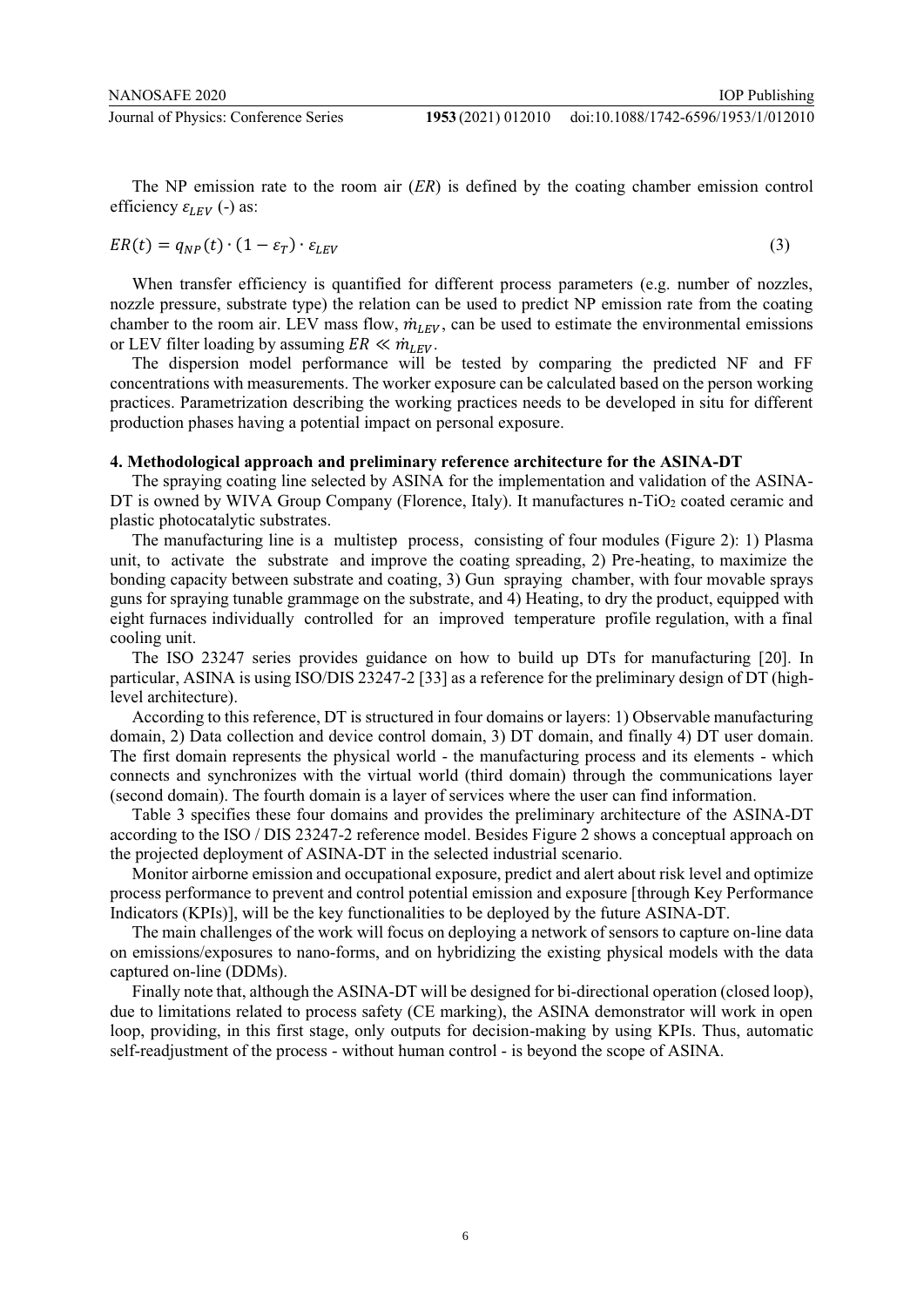| Table 3. Domain-based DT reference model for manufacturing according to ISO/DIS 23247-2 [33], and proposed architecture for ASINA use. | Proposed architecture for ASINA use case<br>Description (ISO/DIS 23247-2) | This domain will provide the user with a series of functionalities such<br>as: dynamic data visualization, event alerts and optimization KPIs<br>(inputs for decision making), through a friendly and easy to use<br>who uses applications and services provided by<br>A user can be a person, a device, or a system<br>Digital Twin domain. | ASINA interface (e.g. a computer screen). | This domain will be based on a hybrid model (physical models +<br>DDM), and will provide functionalities for data analytics, prediction<br>for<br>and<br>operation<br>Twin<br>for overall<br>Digital<br>$\mathfrak{b}$<br>It is responsible<br>management | and optimization. The exposure physical model will be a tailored<br>mass balance model, which uses a probabilistic parametrization<br>other<br>applications: monitoring,<br>among<br>including,<br>functionalities ad<br>manufacturing, | The software will be hosted on an ASINA - computer screen,<br>based on measured values.<br>simulation,<br>presentation,<br>analysis,<br>managing,<br>digital modelling,<br>optimization | working in local or cloud server mode.<br>synchronization and interoperability. | This domain will monitor and collect data from three main sources:<br>It monitors and collects data from sensors in | temperature, pressure, fluid velocity, cycle time), 2) the network of<br>1) the machine/process data-bus (process parameters, such as e.g.<br>observable<br>observable manufacturing domain, and control<br>$\Xi$<br>devices<br>actuate<br>and | particle sensors directly implemented by ASINA, and 3) the<br>manufacturing domain. This domain links | enterprise and manufacturing data systems.<br>observable manufacturing elements and digital | Different types of low-cost sensors and portable monitors will be<br>entities for synchronization | The ASINA demonstrator will work in open loop, providing only<br>explored for particle monitoring. | outputs for decision-making by utilizing KPIs. Automatic self- | readjustment of the process (without human control) is beyond the<br>scope of ASINA. | At ASINA, this domain consists of an industrial spray coating<br>It consists of the physical manufacturing | process. In addition to the process machinery, emissions of particles<br>to the work environment, derived occupational exposures and<br>as personnel, equipment,<br>material, process, facility, environment and<br>such<br>resources | background levels are identified as relevant elements of the process.<br>ain is monitored and sensed<br>products. This dom | for data collection and device control in Digital<br>Twin for manufacturing. |  |
|----------------------------------------------------------------------------------------------------------------------------------------|---------------------------------------------------------------------------|----------------------------------------------------------------------------------------------------------------------------------------------------------------------------------------------------------------------------------------------------------------------------------------------------------------------------------------------|-------------------------------------------|-----------------------------------------------------------------------------------------------------------------------------------------------------------------------------------------------------------------------------------------------------------|-----------------------------------------------------------------------------------------------------------------------------------------------------------------------------------------------------------------------------------------|-----------------------------------------------------------------------------------------------------------------------------------------------------------------------------------------|---------------------------------------------------------------------------------|---------------------------------------------------------------------------------------------------------------------|------------------------------------------------------------------------------------------------------------------------------------------------------------------------------------------------------------------------------------------------|-------------------------------------------------------------------------------------------------------|---------------------------------------------------------------------------------------------|---------------------------------------------------------------------------------------------------|----------------------------------------------------------------------------------------------------|----------------------------------------------------------------|--------------------------------------------------------------------------------------|------------------------------------------------------------------------------------------------------------|---------------------------------------------------------------------------------------------------------------------------------------------------------------------------------------------------------------------------------------|----------------------------------------------------------------------------------------------------------------------------|------------------------------------------------------------------------------|--|
| case                                                                                                                                   | Domain/Layer                                                              | Digital Twin user<br>domain<br>4                                                                                                                                                                                                                                                                                                             | <b>INTERFACE</b>                          | Digital Twin domain<br>3                                                                                                                                                                                                                                  | INTELLIGENCE                                                                                                                                                                                                                            |                                                                                                                                                                                         |                                                                                 | Data collection and<br>$\mathcal{C}$                                                                                | device control<br>domain                                                                                                                                                                                                                       |                                                                                                       | <b>DATA</b>                                                                                 | COLLECTION                                                                                        |                                                                                                    |                                                                |                                                                                      | Observable                                                                                                 | manufacturing<br>domain                                                                                                                                                                                                               |                                                                                                                            | <b>ELEMENTS</b><br>PROCESS                                                   |  |

1953 (2021) 012010 doi:10.1088/1742-6596/1953/1/012010

7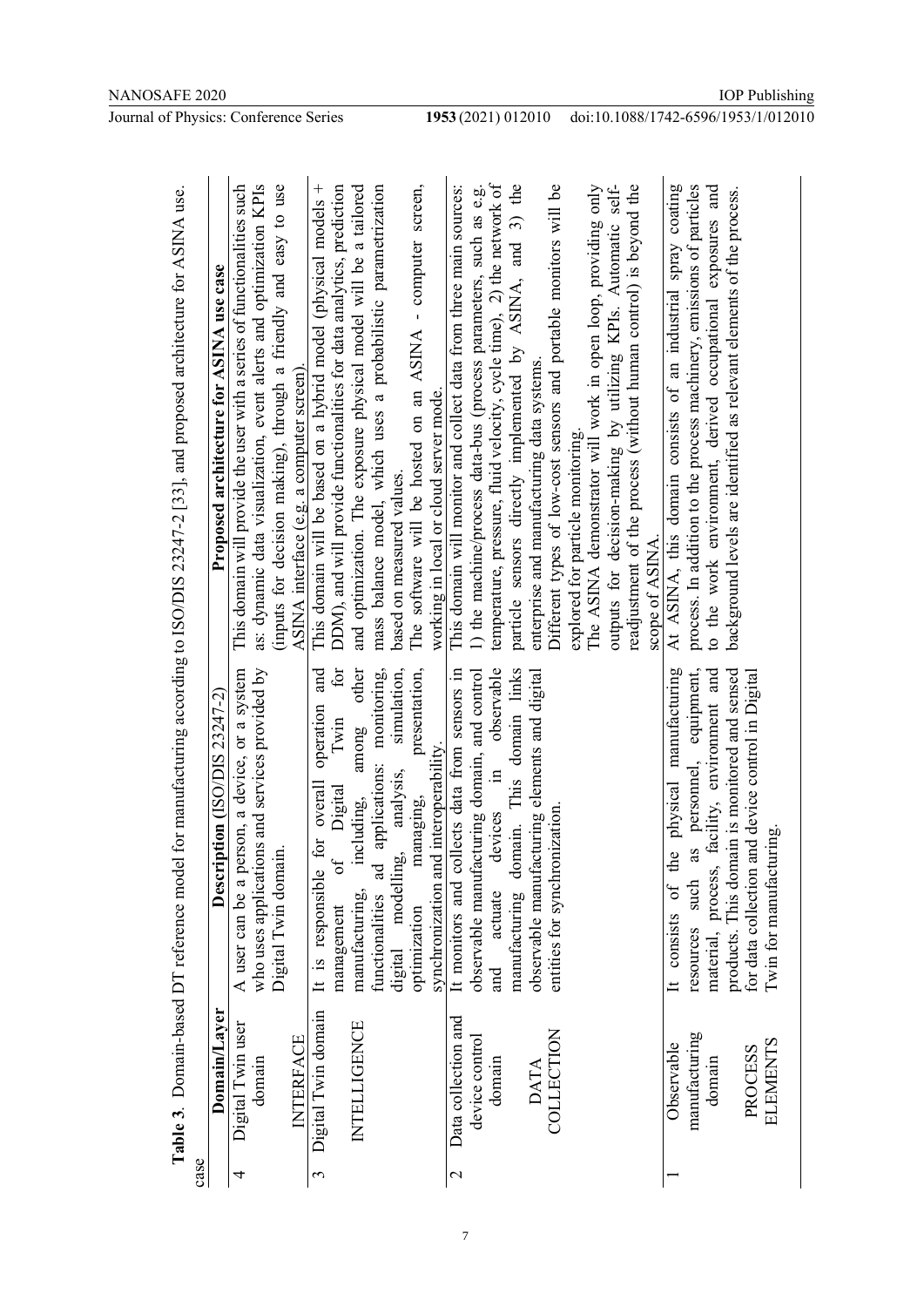

**Figure 2**. ASINA on premises and ASINA cloud for DT implementation in the industrial use case, conceptualized according to ISO/DIS 23247-2 high-level structure [33].

#### **Acknowledgments**

The project ASINA received funding from the European Union's Horizon 2020 research and innovation programme, under grant agreement  $N^{\circ}$  862444. This paper reflects only the authors' views, and the Commission is not responsible for any use that may be made of the information contained therein.

#### **References**

- [1] EC (2020) A New Industrial Strategy for Europe. COM(2020) 102 final. https://ec.europa.eu/info/sites/info/files/communication-eu-industrial-strategy-march-2020\_en.pdf
- [2] David Jones, Chris Snider, Aydin Nassehi, Jason Yon, Ben Hicks, Characterising the Digital Twin: A systematic literature review, CIRP Journal of Manufacturing Science and Technology, Volume 29, Part A, 2020, Pages 36-52, https://doi.org/10.1016/j.cirpj.2020.02.002
- [3] Lim, K.Y.H., Zheng, P. & Chen, CH. A state-of-the-art survey of Digital Twin: techniques, engineering product lifecycle management and business innovation perspectives. J Intell Manuf 31, 1313–1337 (2020). https://doi.org/10.1007/s10845-019-01512-w
- [4] L. Li et al., Sustainability Assessment of Intelligent Manufacturing Supported by Digital Twin, in IEEE Access, vol. 8, pp. 174988-175008, 2020. https://doi.org/10.1109/ACCESS.2020.3026541
- [5] Manufuture (2018) Vision 2030. Competitive, sustainable and resilient European manufacturing,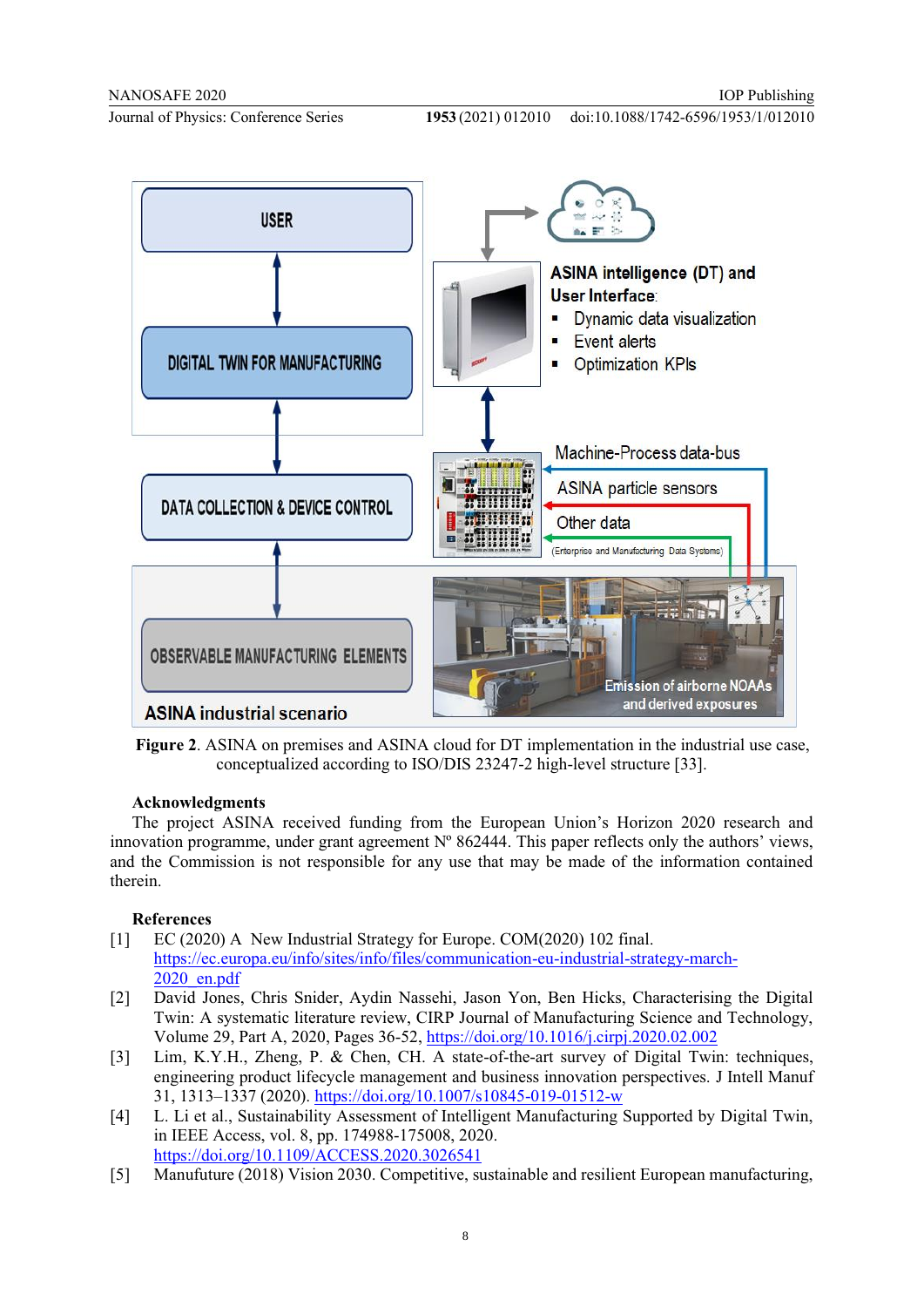71 pp. http://www.manufuture.org/wp-content/uploads/Manufuture-Vision-2030\_DIGITAL.pdf

- [6] EC (2020) Chemicals Strategy for Sustainability. Towards a Toxic-Free Environment. COM(2020) 667 final.
	- https://ec.europa.eu/environment/pdf/chemicals/2020/10/Strategy.pdf
- [7] Fuller, Z. Fan, C. Day and C. Barlow, "Digital Twin: Enabling Technologies, Challenges and Open Research," in IEEE Access, vol. 8, pp. 108952-108971, 2020. http://doi.org/10.1109/ACCESS.2020.2998358
- [8] He, B., Bai, KJ. Digital twin-based sustainable intelligent manufacturing: a review. Adv. Manuf. (2020). https://doi.org/10.1007/s40436-020-00302-5
- [9] Chiara Cimino, Elisa Negri, Luca Fumagalli, Review of digital twin applications in manufacturing, Computers in Industry, Volume 113, 2019, 103130. https://doi.org/10.1016/j.compind.2019.103130.
- [10] Angira Sharma, Edward Kosasih, Jie Zhang, Alexandra Brintrup, Anisoara Calinescu (2020) Digital Twins: State of the Art Theory and Practice, Challenges, and Open Research Questions,  $arXiv.org > cs > arXiv:2011.02833$
- [11] Gartner (2019) Top 10 Strategic Technology Trends for 2019: Digital Twins. https://www.gartner.com/en/documents/3904569/top-10-strategic-technology-trends-for-2019 digital-twin
- [12] Markets and markets (2020) Digital Twin Market by Technology, Type (Product, Process, and System), Application (predictive maintenance, and others), Industry (Aerospace & Defense, Automotive & Transportation, Healthcare, and others ), and Geography - Global Forecast to 2026. https://www.marketsandmarkets.com/Market-Reports/digital-twin-market-225269522.html?gclid=EAIaIQobChMI5OyLqMjV7QIVT9PtCh2TZAhUEAAYASAAEgJOY D BwE
- [13] ASINA: Anticipating Safety Issues at the Design Stage of NAno Product Development (H2020 GA 862444). Available at: https://www.asina-project.eu/
- [14] Grieves M. Digital twin: manufacturing excellence through virtual factory replication.2014, 7 pp. https://www.3ds.com/events/single-eseminar/digital-twin-manufacturing-excellence-throughvirtual-factory-replication/G
- [15] Mengnan Liu, Shuiliang Fang, Huiyue Dong, Cunzhi Xu, Review of digital twin about concepts, technologies, and industrial applications, Journal of Manufacturing Systems, 2020, https://doi.org/10.1016/j.jmsy.2020.06.017
- [16] John Lee, Ian Cameron, Maureen Hassall, Improving process safety: What roles for digitalization and Industry 4.0?, Process Safety and Environmental Protection, Volume 132, 2019, Pages 325- 339, https://doi.org/10.1016/j.psep.2019.10.021
- [17] Werner Kritzinger, Matthias Karner, Georg Traar, Jan Henjes, Wilfried Sihn, Digital Twin in manufacturing: A categorical literature review and classification, IFAC-PapersOnLine, Volume 51, Issue 11, 2018, Pages 1016-1022, https://doi.org/10.1016/j.ifacol.2018.08.474
- [18] Elisa Negri, Luca Fumagalli, Marco Macchi, A Review of the Roles of Digital Twin in CPSbased Production Systems, Procedia Manufacturing, Volume 11, 2017, Pages 939-948, https://doi.org/10.1016/j.promfg.2017.07.198
- [19] Yuqian Lu, Chao Liu, Kevin I-Kai Wang, Huiyue Huang, Xun Xu, Digital Twin-driven smart manufacturing: Connotation, reference model, applications and research issues, Robotics and Computer-Integrated Manufacturing, Volume 61, 2020, 101837 https://doi.org/10.1016/j.rcim.2019.101837
- [20] ISO/DIS 23247-1 Automation systems and integration Digital Twin framework for manufacturing – Part 1: Overview and general principles.
- [21] Victoria Jayne Mawson, Ben Richard Hughes, The development of modelling tools to improve energy efficiency in manufacturing processes and systems, Journal of Manufacturing Systems, Volume 51, 2019, Pages 95-105, https://doi.org/10.1016/j.jmsy.2019.04.008
- [22] ISO 12100:2010 Safety of machinery General principles for design Risk assessment and